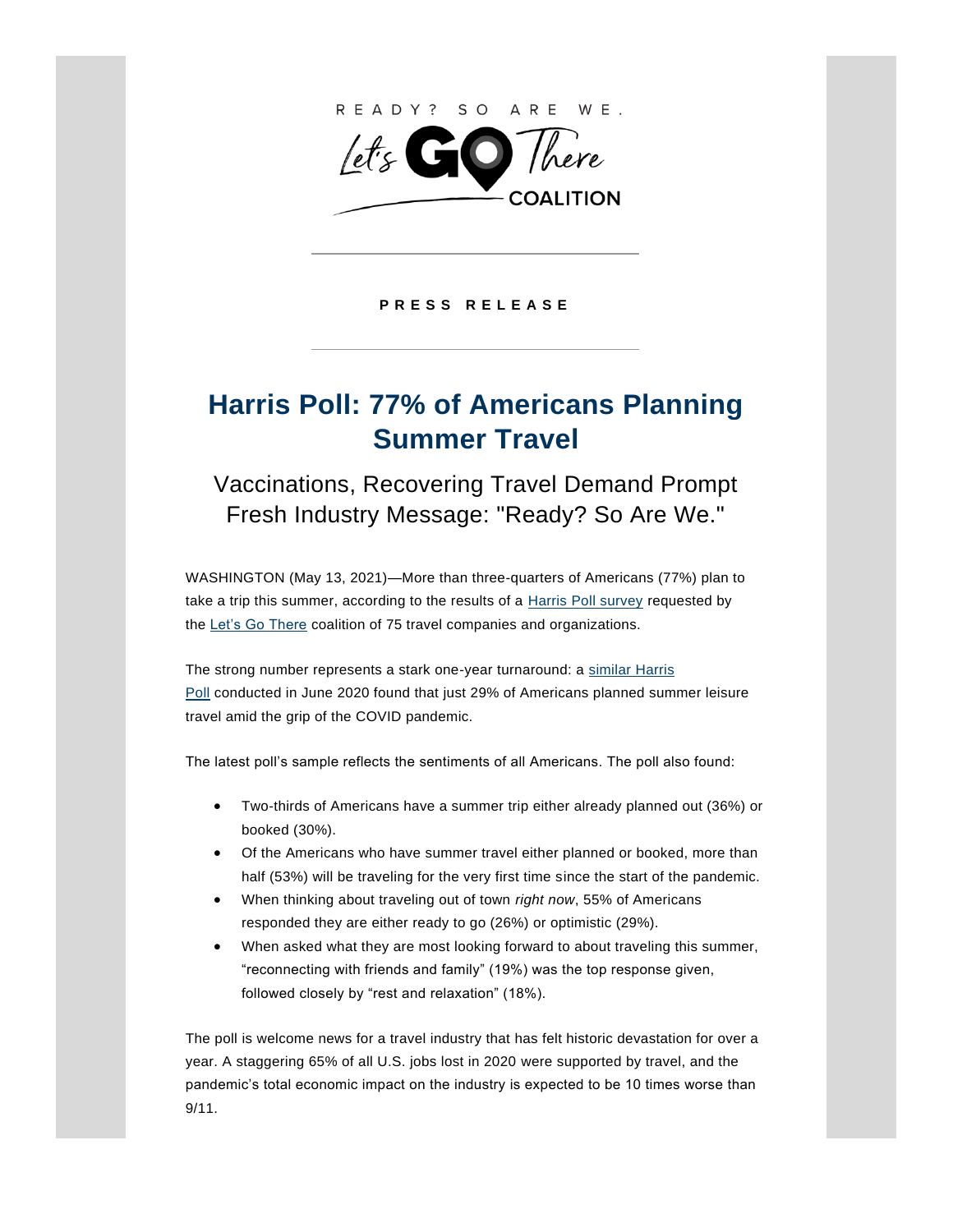Significant improvements in the health landscape have helped to turn the tide. In April, the Centers for Disease Control and Prevention (CDC) issued formal guidance stating that domestic [travel is safe](https://www.cdc.gov/coronavirus/2019-ncov/travelers/travel-during-covid19.html) for vaccinated persons-which followed substantial [research](https://www.ustravel.org/news/harvard-study-low-risk-covid-19-transmission-when-flying?utm_source=MagnetMail&utm_medium=email&utm_content=INSERT_MESSAGE_NAME&utm_campaign=pr) findings that travel could be low-risk in general with appropriate safeguards in place. The White House has since announced that more than a third of U.S. adults are now fully vaccinated, and set an ambitious goal to get that number to 70% by July 4.

Those developments—coupled with [polling](https://www.destinationanalysts.com/blog-update-on-american-travel-in-the-period-of-coronavirus-week-of-april-26th/) indicating a coming [surge](https://advertising.expedia.com/blog/travel-trends/travel-recovery-trend-report-return-of-travel/) in domestic leisure travel [demand—](https://newsroom.aaa.com/2021/05/memorial-day-holiday-travel-to-rebound-to-more-than-37-million/?sf143185755=1)is prompting a shift in near-term messaging from the travel industry.

The Let's Go There coalition launched in September with the mission of keeping travel on the minds of Americans even as traveling was virtually halted by the pandemic. Previous phases of the Let's Go There campaign urged Americans to take advantage of the [personal benefits](https://www.letsgothere.travel/sites/default/files/2020-09/LGT_PressRelease_Consumer.pdf) of thinking, dreaming about and planning for future travel with the tagline "When it's time for you, we'll be ready."

The tagline for the next phase of the Let's Go There campaign: "**Ready? So are we.**"

Thousands of travel businesses and organizations across the country are joining in the Let's Go There initiative, beginning May 17, with unified messaging that encourages Americans to plan visits to their sites and destinations this summer. Social media content is organized using the hashtag #LetsGoThere.

"It's time to stop dreaming, and start exploring. The moment has finally arrived when most of us can scratch the travel itch that's been building in us for over a year," said U.S. Travel Association President and CEO Roger Dow. "Polling confirms that Americans are fired up to get back out on the road for a host of reasons. The 100 million or so Americans who are vaccinated need not have any lingering hesitation about booking that trip to get out and see the country this summer."

"With summer just weeks away, we know travelers are ready to go—whether that means exploring favorite destinations they missed over the past year, discovering new outdoor activities, or reconnecting with their families," said Julius Robinson, Chief Sales and Marketing Officer, U.S. and Canada for Marriott International and co-chair of the Let's Go There Coalition. "At Marriott, we are excited to continue to support this industry-wide effort as Americans begin to enjoy summer travel once again, as well as think about their 2022 vacation plans and the future travel experiences that await them."

Let's Go There coalition leaders stressed that consumer confidence in traveling will only continue to build through sustaining the strong commitment to health and safety. The U.S. Travel Association continues to urge Americans to receive a vaccine as soon as they can get one, and last month the association [supported](https://www.ustravel.org/press/us-travel-praises-extension-federal-mask-mandate?utm_source=MagnetMail&utm_medium=email&utm_content=INSERT_MESSAGE_NAME&utm_campaign=pr) the Transportation Security Administration's decision to extend the federal mandate on wearing masks for interstate travel until September.

[Click here](https://www.letsgothere.travel/sites/default/files/2021-05/LGT_Harris-Poll.pdf) for an overview of The Harris Poll survey findings.